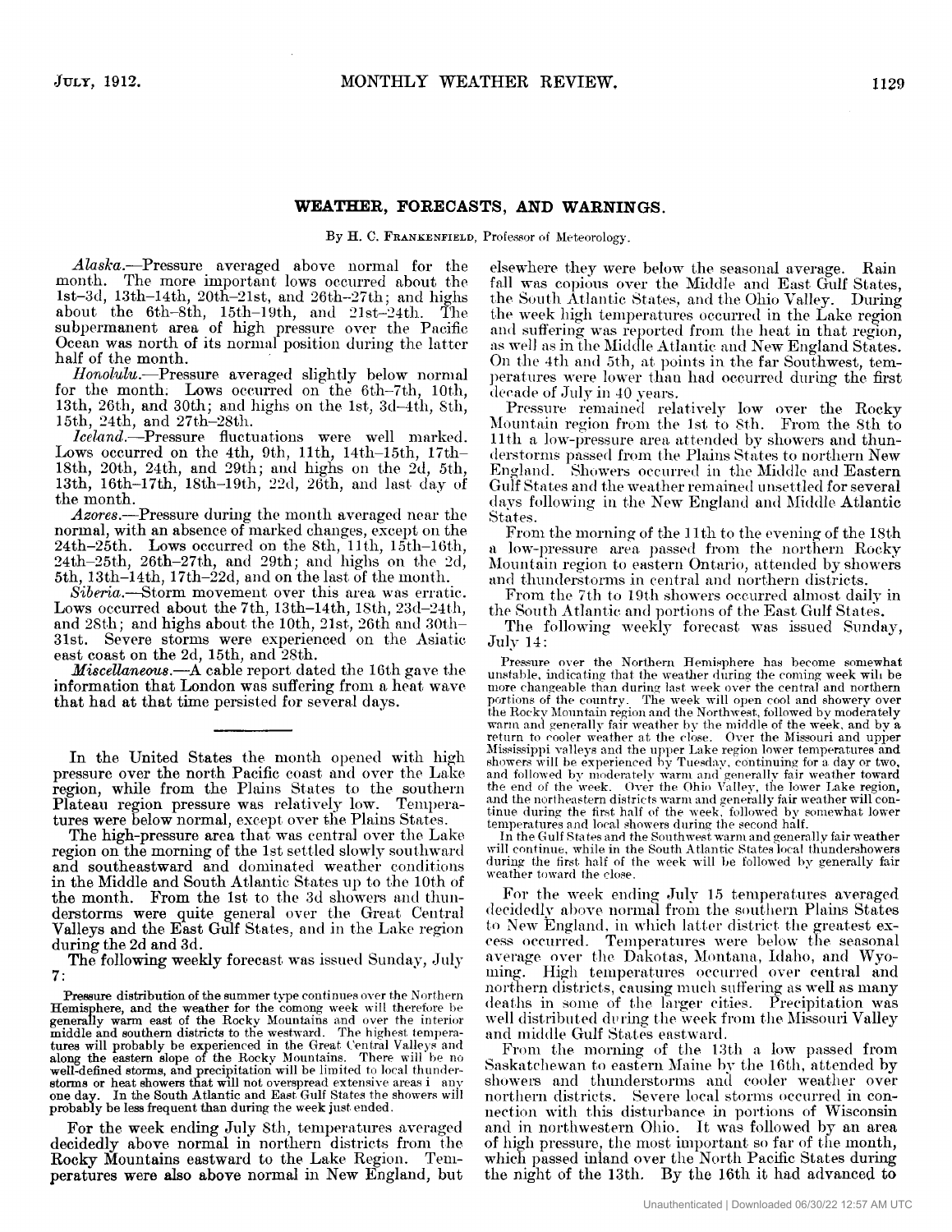eastern Ontario, causing decided clianges to **coolei**  weather in northern and central districts. ing following it had passed to northern New England with decreased intensity.

On the evening of the 14th there was an unsettled condition off the Georgia coast, and by the **nioriiing** of the 15th pressure had fallen slightly over that region, and a maximum wind velocity of 36 miles from the east was reported from Charleston. Storm warnings were ordered from Charleston to Jacksonville, and special observations were called for, but no further development was noted. Carolina, and a maximum wind velocity of 46 miles from the southeast was reported on the morning of the 16th from Charleston. This disturbance caused showers and thunderstorms over the East Gulf and South Atlantic States for several days following the 16th. Heavy rains, however, occurred over Georgia and South

**9** low-pressure area of slight intensity tlint *\\-tis* mer Alberta on the evening of the 15th passed eastward along the northern border and by the evening of the 18th was over the St. Lawrence Valley, having caused showers and thunderstorms over New England, the Middle Atlantic States, and the lower Lake region. During the next 24 hours it passed from the region of observations.

Showers were of almost daily occurrence in the East Gulf and South Atlantic States from the 1st to the 20th of the month.

**A** high-pressure area that was over Saskatchewan on the 17th moved to the southern Plains States by the 18th, and during the two days following passed to the Middle Atlantic coast.

The following weekly forecast was issued Sunday, July 21 :

Moderate temperatures will prevail over the northern half of the country during the first half of the coming week, followed by warmer weather that will reach the extreme Northwest about Thursday and extend eastward to the Atlantic at the end of the week, at the same time continuing in the West. In the South the weather will be moderately warm.

The weather will be unsettled and showery Monday over the northern districts east of the Rocky Mountains, followed by generally fair weather<br>during the remainder of the week, except in the Northwest where there<br>will be a return to unsettled weather by Thursday or Friday. In the<br>extreme ce

For the week ending July 22 temperatures averaged country **froin** the Rocky Mountains to the Atlantic coast, being decidedly so from the northern Plains States to the upper Lake region. On the immediate Pacific coast temperatures averaged above normal, while elsewhere throughout the country they were moderate for the season. Precipitation occurred quite generally throughout the country. generally below normal over the northern half of the

**An** area of **low** pressure and showers passed from the Rocky Mountain region on the 20th eastward to the lower Lakes by the following morning and during the next 24 hours to New England. Showers and thunderstorms occurred over central and northern districts from the Plains States to New England, **and** precipitation was heavy in portions of western Pennsylvania. By the morning of the 23d the storm was over Nova Scotia, in which region it persisted until the 26th. Pressure was low over the Canadian maritime provinces until the end **of** the month.

The above-mentioned disturbance **was** followed by a high-pressure area of slight intensity that appeared over the Canadian northwest on the 20th and moved to the Eastern States by the 23d. During the nest 36 hours it settled southward with decreased intensity.

**A** disturbance that was over Utah and one that was over Alberta on the morning of the 22d united and moved eastward to a position ofl' Cape Hatteras by the 25th. It was attended by showers and thunderstorms in northern districts from the Plains States eastward.

This storm was followed by a high-pressure area of slight intensity that appeared over Saskatchewan on the three days with decreasing intensity.<br>A disturbance that was over Saskatchewan on the 25th and moved slowly southeastward during the next

morning of the 27th passed rapidly eastward during the next  $48$  hours to Quebec, with decreased intensity, attended by showers and thunderstorms in northern districts. A great deal of damage was caused to telephone and telegraph wires on the 27th in Manitoba.

During the remainder of the month no well-defined high or low pressure area crossed the United States.

The following weelily forecast was issued Sunday, July 2s :

Pressure distribution over the Northern Hemisphere indicates that<br>the coming week will not be one of decided temperature changes over the United States. Warm weather will continue in the South and the Southwest, a moderate fall in temperature Monday over the upper Lake Southwest, a moderate fall in temperature Monday over the upper Lake region, the upper Mississippi and the Missouri valleys will be followed<br>by another rise Tuesday and Wednesday, and by little change there-<br>after. It will be warmer Monday over the northeastern districts, but<br>no unusually w

followed  $\hat{b}\hat{y}$  generally fair weather during the remainder of the week, while in the West and Southwest fair weather will prevail. In the Northwest showers are probable toward the end of the week. In the South gener

For the week ending July 29 temperatures averaged above normal throughout the Great Plains region, Missouri Valley, and southern districts Mountains. From the Ohio Valley and Lake region eastward over the Middle Atlantic and New England Sates temperatures were continuously below the seasonal aver*age.* Precipitation was deficient in central **and** southern districts and fairly well distributed over northern districts as well as in the southern Rocky Mountain region.

During the last **day** of the month precipitation occurred over the Ohio Valley and the eastern and central Gulf States.

No storm of tropical origin occurred during the month,

*Average temperatures and departures from the normal.* 

| Districts.                                                                                                                                                                                                                                                                                                                                                                                                                                                          | Number<br>оf<br>stations.                                                                                          | Average<br>tempera-<br>tures<br>for the<br>current<br>month.                                                                                                          | Depar-<br>tures<br>for the<br>current<br>month.                                                                                                                                                                | Accumu-<br>lated de-<br>partures<br>since<br>Jan. 1.                                                                                                                                                                        | Average<br>depar-<br>tures<br>since<br>Jan. 1.                                                                                                                                                                 |
|---------------------------------------------------------------------------------------------------------------------------------------------------------------------------------------------------------------------------------------------------------------------------------------------------------------------------------------------------------------------------------------------------------------------------------------------------------------------|--------------------------------------------------------------------------------------------------------------------|-----------------------------------------------------------------------------------------------------------------------------------------------------------------------|----------------------------------------------------------------------------------------------------------------------------------------------------------------------------------------------------------------|-----------------------------------------------------------------------------------------------------------------------------------------------------------------------------------------------------------------------------|----------------------------------------------------------------------------------------------------------------------------------------------------------------------------------------------------------------|
| New England<br>Middle Atlantic<br>Florida Peninsula '<br>East Gulf<br>$West Gull, \ldots, \ldots, \ldots, \ldots, \ldots,$<br>Ohio Valley and Tennessee<br>Lower Lakes<br>Upper Lakes<br>North Dakota 1<br>Upper Mississippi Valley<br>Missouri Valley<br>Northern slope<br>Middle slope<br>Southern slope $1, \ldots, \ldots, \ldots, \ldots$<br>Southern Plateau 1<br>Middle Plateau 1<br>Northern Plateau 1<br>North Pacific<br>Middle Pacific <br>South Pacific | 12<br>15<br>10<br>9<br>11<br>14<br>14<br>11<br>13<br>9<br>14<br>12<br>9<br>6<br>8<br>10<br>10<br>10<br>7<br>7<br>4 | 69.1<br>73.9<br>78.9<br>81.7<br>79.9<br>83.3<br>76.2<br>70. S<br>67.2<br>66.2<br>75.0<br>76.6<br>65.4<br>76.7<br>82.7<br>76.9<br>68.7<br>66.2<br>61.3<br>63.7<br>69.4 | $+0.3$<br>$-0.6$<br>$-0.1$<br>$+0.4$<br>$-0.4$<br>$+1.3$<br>$-0.6$<br>$-0.9$<br>$-0.9$<br>$-1.9$<br>$-0.4$<br>$+1.0$<br>$-2.7$<br>$+0.8$<br>$+2.3$<br>$+3.3$<br>$-2.6$<br>$-2.9$<br>$+0.1$<br>$-1.8$<br>$-0.4$ | $-10.0$<br>$-11.4$<br>$-6.01$<br>$+1.5$<br>$-11.5$<br>$-14.9$<br>$-19.6$<br>$-24.2$<br>$-25.1$<br>$-8.9$<br>$-24.3$<br>$-14.2$<br>$-10.2$<br>$-17.4$<br>$-10.1$<br>$-3.9$<br>$-4.9$<br>$-1.7$<br>$+7.5$<br>$-1.5$<br>$+2.9$ | $-1.4$<br>$-1.6$<br>$-0.9$<br>$+0.2$<br>$-1.6$<br>$-2.1$<br>$-2.8$<br>$-3.5$<br>$-3.6$<br>$-1.3$<br>$-3.5$<br>$-2.0$<br>$-1.5$<br>$-2.5$<br>$-1.4$<br>$-0.6$<br>$-0.7$<br>$-0.2$<br>$+1.1$<br>$-0.2$<br>$+0.4$ |

**<sup>1</sup>Regular Weather Bureau and selected wopmtlve stations.**